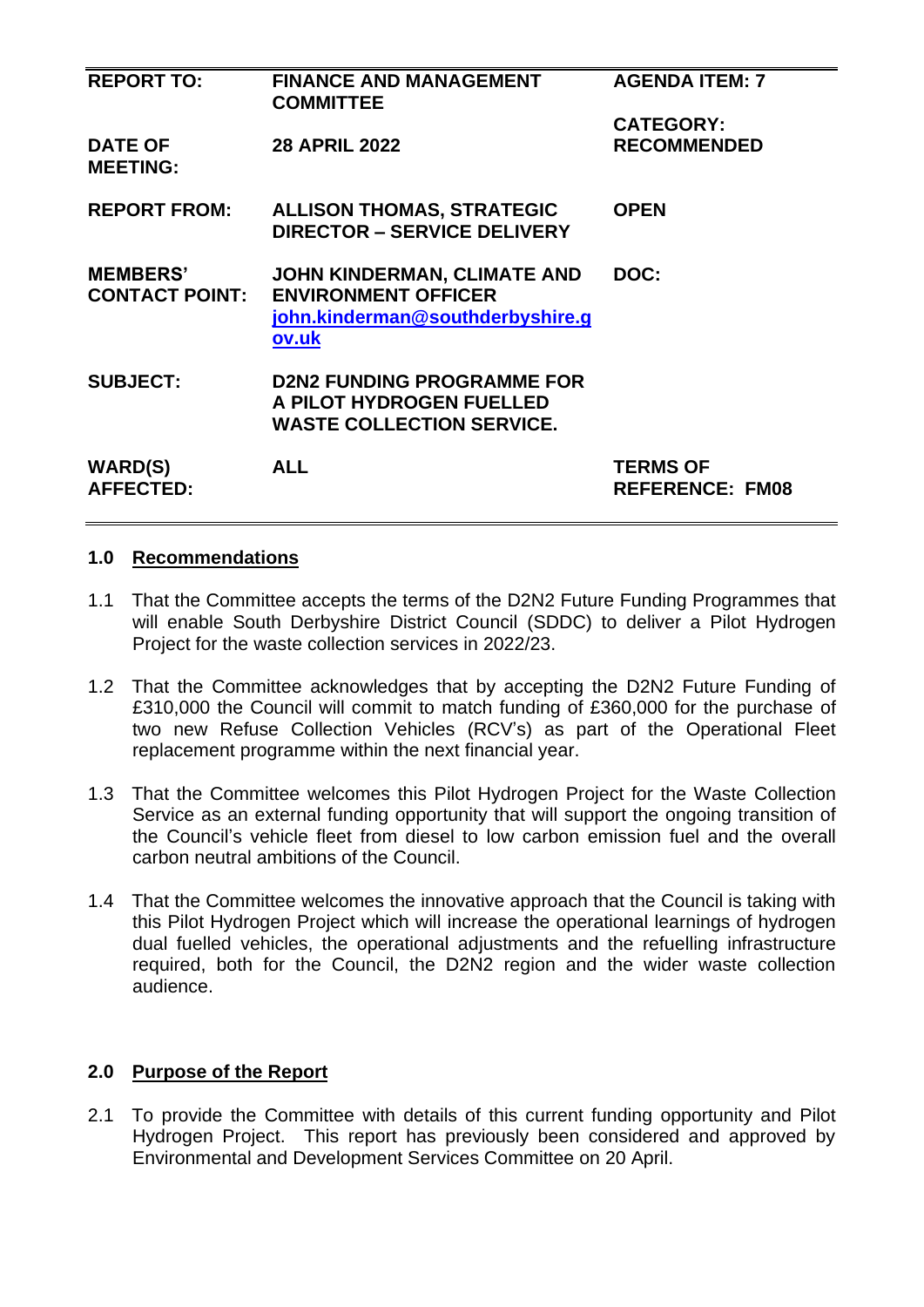- 2.2 To seek Committee approval for the Pilot Hydrogen Project, the D2N2 funding provided and the match funding required by SDDC and to refer the funding consideration to the Finance and Management Committee.
- 2.3 That the Committee accepts the importance of this innovative Pilot Hydrogen Project, the data and operational experience it will provide and how this data and information will be shared across the larger D2N2 region.

# **3.0 Detail**

## **Background**

- 3.1 As part of the Council's commitment to its 2030 carbon neutral targets, the Council's Climate and Environment Action Plan 2021-30 details the actions required to reduce the Council's carbon footprint across all its services. This includes the decarbonisation of the Vehicle Fleet whose current activities result in estimated carbon emissions of 722 tCO2e per year.
- 3.2 The Council's vehicle fleet can be categorised into three types: vans, specialist vehicles and RCV's, all of which are currently diesel powered.
- 3.3 The transition of the vans and specialist vehicles from diesel to electric is relatively straight forward, with manufacture of these types of electric vehicles (EV's) becoming mainstream and the required charging infrastructure well established.
- 3.4 The transition of the RCV's to low carbon emission technology is more complex and because of their weight, required geographical range and operational capability, the electrification of RCV's is currently in question.
- 3.5 An alternative potential for low carbon emission power is hydrogen fuel, that can perform much more effectively for the operational requirements of RCV's. Hydrogen fuel technology is also in developmental phase and requires much more research and development around the operational hydrogen infrastructure required, the operational performance of Hydrogen RCV's and the cost benefit analysis compared to diesel RCV's.
- 3.6 This Council is aware that more understanding about hydrogen as an alternative fuel is required, especially as a fuel source in rural districts such as South Derbyshire with large geographies.
- 3.7 On this basis, the Council, in collaboration with its partners (Toyota Motor Manufacturing (UK) Ltd and ULEMco) put forward this proposal for a Pilot Hydrogen Project funded by D2N2 and match funded by the Council, Toyota Motor Manufacturing (UK) Ltd and ULEMco.

## **Pilot Hydrogen Project.**

- 3.8 To convert two new RCV's from diesel to dual fuelled (hydrogen and diesel) powered using ULEMco, a dual fuel conversion specialist organisation. These two RCV's will be based in the north of the District at the Toyota Motor Manufacturing (UK) Ltd site where there is availability and space to install a dedicated hydrogen refuelling station.
- 3.9 The operations of these two RCV's will be specifically selected for the commercial collections and a residential area collection in the north of the District. These collections will give the Pilot Hydrogen Project a broad representation of the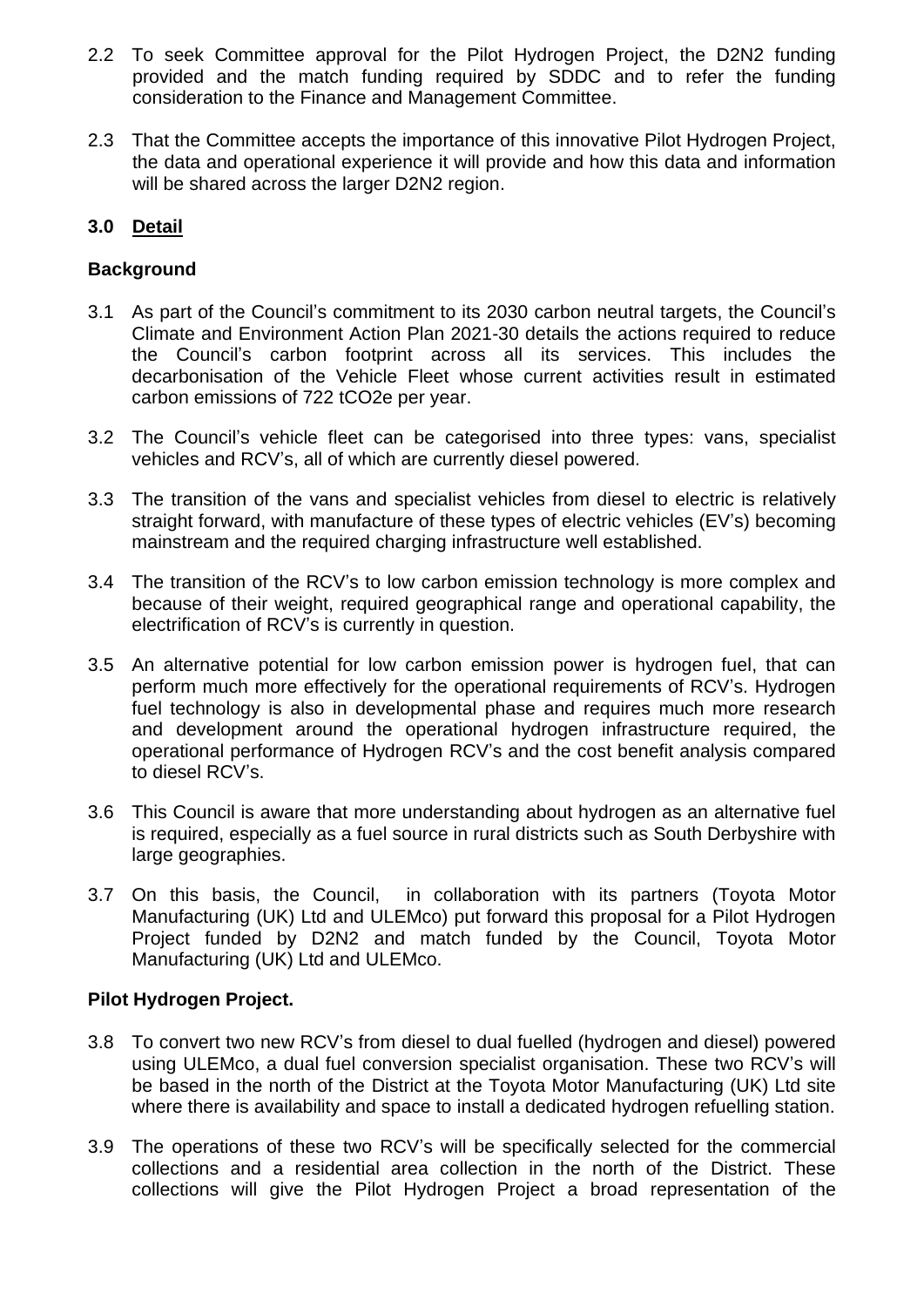operations required for a rural District as well as promoting innovative low carbon hydrogen fuel technology to business across the District.

- 3.10 The initial step of the Pilot Hydrogen Project will be the acquisition of the two new RCV's, their conversion to dual fuel, the development of the hydrogen refuelling station at the Toyota site, the successful tendering for the hydrogen supply and the development of the Operational plan for delivering the Project.
- 3.11 The second step will be the monitoring of the Project and the collation of data and information on the performance of the dual fuelled RCV's, the delivery of collection services using these RCV's, the operator behaviours required and the experience and technical detail required for operating the hydrogen refuelling station.
- 3.12 The third step of the innovation project will include all the technical experience gained from the operation and supporting partners on this project. This technical data that will be used to compare performance of the dual fuelled RCV's with the diesel equivalents and the practical learnings of operating a hydrogen fleet.
- 3.13 To complete the Project a report of the Pilot Hydrogen Project will be produced for both the Council, the supporting partners, the D2N2 stakeholders and the wider waste fleet audience that will detail the transitioning journey, learnings, and technical requirements of using hydrogen as a low carbon emission fuel for RCV's.
- 3.14 This learning and input from the Project and supporting partners will inform the Council's decision making and the next steps in the decarbonisation of the RCV fleet.

### **4.0 Financial Implications**

4.1 The funding is spit in to the D2N2 funding applied for (£310k) and the match funding (£395.8k) required for this Pilot Hydrogen Project:

| <b>D2N2 Funding Items</b>                                             | <b>£Amount</b>       |
|-----------------------------------------------------------------------|----------------------|
| Conversion cost of two new RCVs to Dual Fuel (Hydrogen/Diesel)        | £100k (£50k per RCV) |
| Webaspx- In cab performance monitoring hardware and software          | £49.6k               |
| Innovation Pilot Operational Costs: *                                 |                      |
| Additional cost of hydrogen fuel compared to diesel during pilot      | £40.4k               |
| Provision of security and power source (civils and DNO costs)         | £10k                 |
| Provision of temporary welfare facilities required at site, including | £80k                 |
| utility consumption (power and water).                                |                      |
| <b>Project Management Costs</b>                                       | £30k                 |
| <b>Total D2N2 Funding</b>                                             | £310k                |

**\*There is no guarantee that these costs will continue to be funded after the innovation pilot is completed.** 

| <b>Match Funding Item</b>                                                         | <b>Match</b><br><b>Funding</b> | <b>Stakeholders</b>                           |
|-----------------------------------------------------------------------------------|--------------------------------|-----------------------------------------------|
| Two new diesel RCVs                                                               | £360k                          | <b>SDDC</b>                                   |
| Familiarisation and Training programme for<br>RCV drivers and maintenance fitters | E25k                           | <b>ULEMco</b>                                 |
| Providing site of 600m2, pro-bono in kind<br>contribution for 2 years.            | £10.8k                         | <b>Toyota Motor</b><br>Manufacturing (UK) Ltd |
| <b>Total Match Funding</b>                                                        | £395.8k                        |                                               |

4.1 Part of the project aim is to stimulate demand for hydrogen fuel which in turn will reduce the unit cost of hydrogen to a level more comparable with diesel. If this and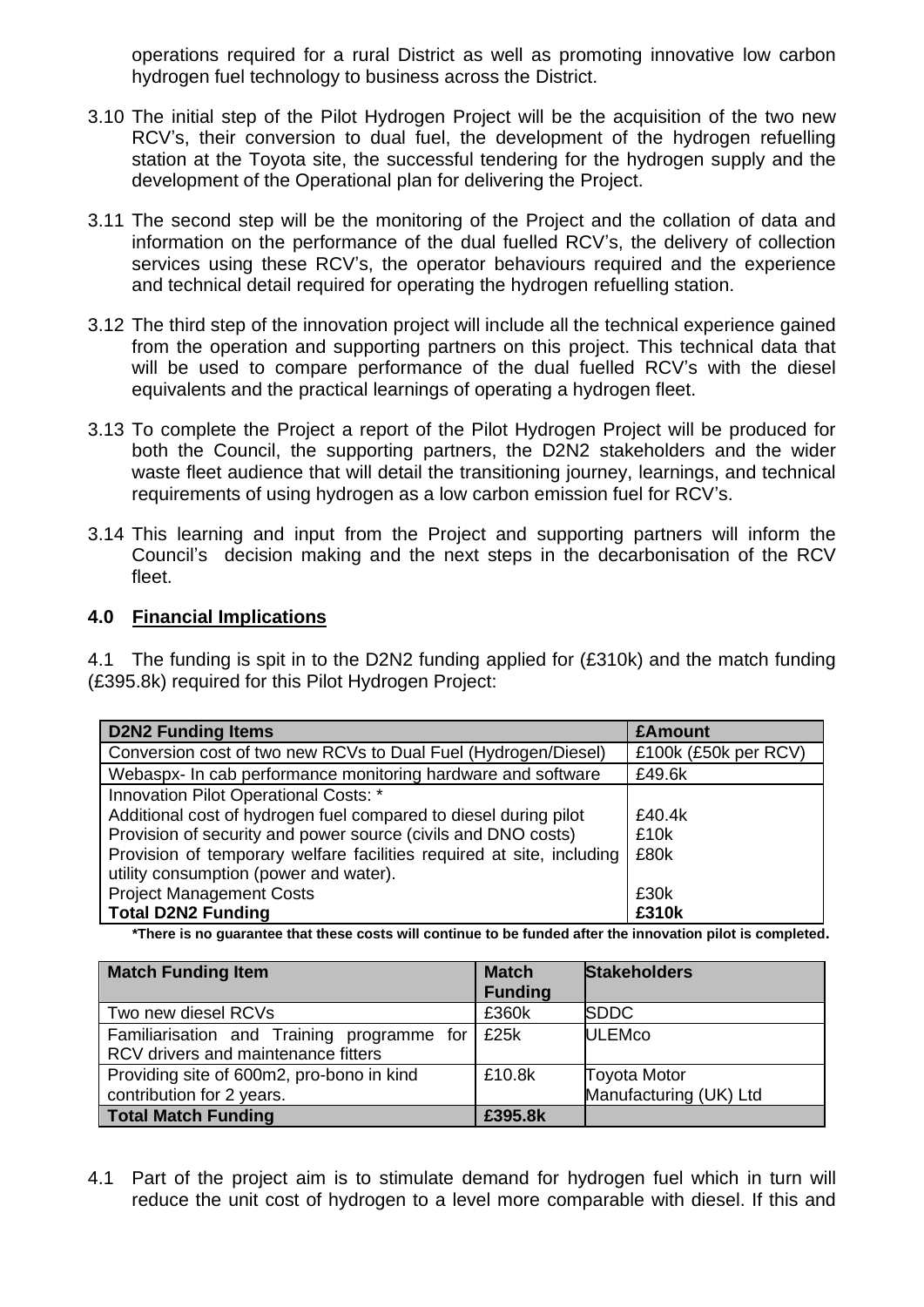other market forces do not create some cost equivalence between the two fuel types then the fallback position will be to revert the two RCVs back to diesel.

- 4.2 The Council will be the accountable body. The funding application will require the spending (which could mean a contractual commitment to purchase vehicles and fuel) to be completed before 31 March 2023.
- 4.3 The funding is released at the point that the bid is confirmed as successful.

### **5.0 Corporate Implications**

#### **Employment Implications**

- 5.1 The Operational Teams required for the two RCV's in this Pilot Hydrogen Project will be based out of the Toyota Refuelling site the duration of the Project.
- 5.2 The employees involved with this Pilot Hydrogen Project will require the necessary health and safety training for hydrogen use and refuelling.

#### **Legal Implications**

- 5.3 It is anticipated that the Council will enter into a licence or lease with Toyota to secure the RCVs base at the Toyota site. The agreement will create liabilities for the Council for repair and to insure that part of the site. In addition, an agreement needs to be reached regarding the installation of the hydrogen fuelling station on the site and whether the Council or Toyota are responsible for this station. Written agreements will be required to formalise the agreement reached.
- 5.4 The funding terms are attached as Appendix 1.

#### **Corporate Plan Implications**

- 5.5 These Phased proposals meet the Corporate Plan key aims of:
	- 5.5.1 Striving to make South Derbyshire District Council carbon neutral by 2050
	- 5.5.2 Working with residents, business, and partners to reduce their carbon footprint.
	- 5.5.3 Encourage and support business development and new investment in the District.

#### **Risk Impact**

- 5.6 The primary risks are identified as:
	- 5.6.1 The operational capability of the dual fuelled RCV's is unknown.
	- 5.6.2 The use of a Hydrogen refuelling station at the Toyota site.
	- 5.6.3 The current increased costs of hydrogen fuel compared to diesel fuel.
	- 5.6.4 What happens at the end of the pilot? This financial risks of this have been mitigated by caveats in the Funding Application Form. This limits additional operational costs as a consequence of this Project to the timeframe of the Project only.